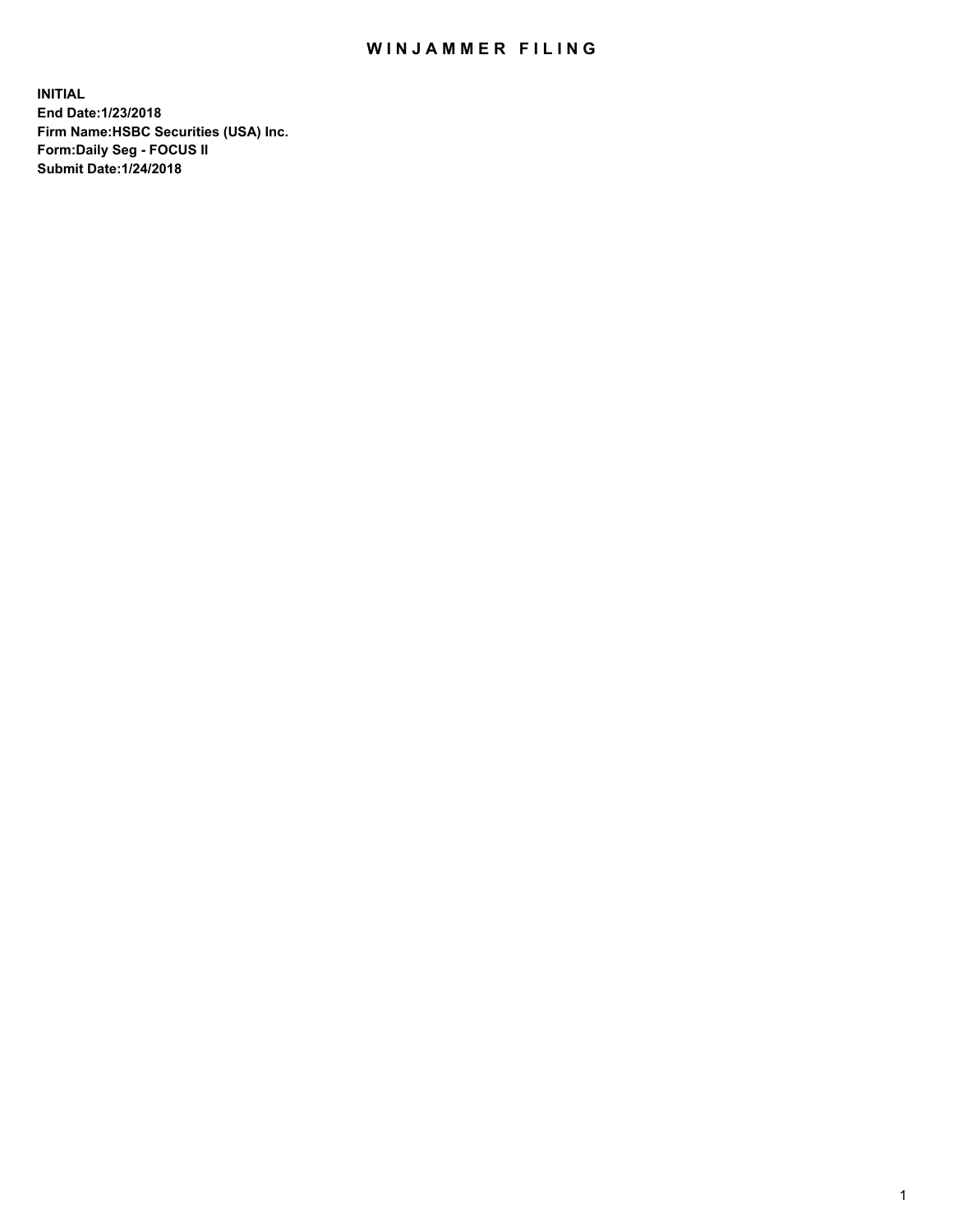## **INITIAL End Date:1/23/2018 Firm Name:HSBC Securities (USA) Inc. Form:Daily Seg - FOCUS II Submit Date:1/24/2018 Daily Segregation - Cover Page**

| Name of Company<br><b>Contact Name</b><br><b>Contact Phone Number</b><br><b>Contact Email Address</b>                                                                                                                                                                                                                         | <b>HSBC Securities (USA) Inc.</b><br><b>Michael Vacca</b><br>212-525-7951<br>michael.vacca@us.hsbc.com |
|-------------------------------------------------------------------------------------------------------------------------------------------------------------------------------------------------------------------------------------------------------------------------------------------------------------------------------|--------------------------------------------------------------------------------------------------------|
| FCM's Customer Segregated Funds Residual Interest Target (choose one):<br>a. Minimum dollar amount: ; or<br>b. Minimum percentage of customer segregated funds required:%; or<br>c. Dollar amount range between: and; or<br>d. Percentage range of customer segregated funds required between: % and %.                       | 98,000,000<br><u>0</u><br><u>00</u><br><u>00</u>                                                       |
| FCM's Customer Secured Amount Funds Residual Interest Target (choose one):<br>a. Minimum dollar amount: ; or<br>b. Minimum percentage of customer secured funds required:%; or<br>c. Dollar amount range between: and; or<br>d. Percentage range of customer secured funds required between: % and %.                         | 25,000,000<br><u>0</u><br><u>00</u><br>00                                                              |
| FCM's Cleared Swaps Customer Collateral Residual Interest Target (choose one):<br>a. Minimum dollar amount: ; or<br>b. Minimum percentage of cleared swaps customer collateral required:%; or<br>c. Dollar amount range between: and; or<br>d. Percentage range of cleared swaps customer collateral required between:% and%. | 122,000,000<br><u>0</u><br><u>00</u><br><u>00</u>                                                      |

Attach supporting documents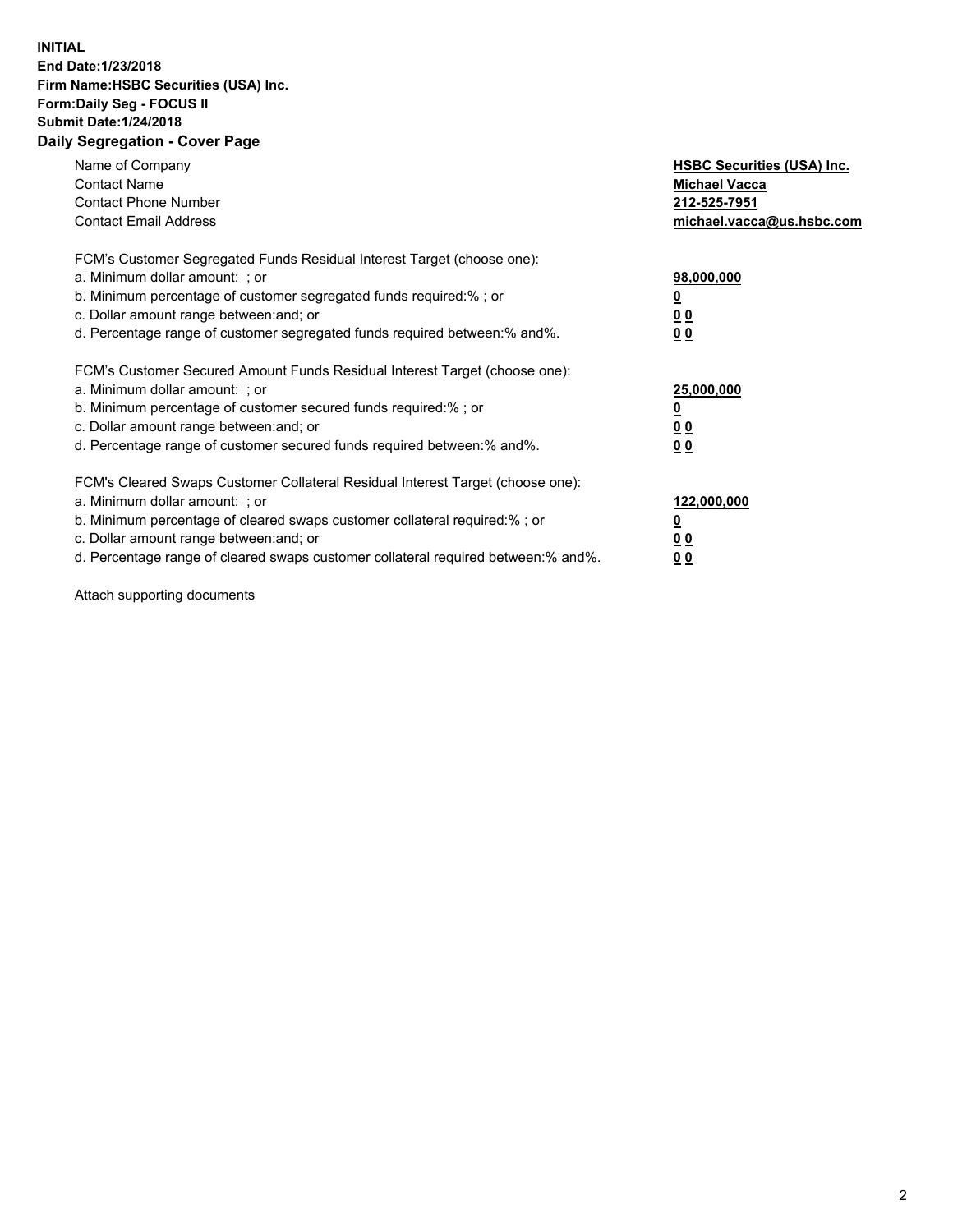**INITIAL End Date:1/23/2018 Firm Name:HSBC Securities (USA) Inc. Form:Daily Seg - FOCUS II Submit Date:1/24/2018 Daily Segregation - Secured Amounts**

Foreign Futures and Foreign Options Secured Amounts Amount required to be set aside pursuant to law, rule or regulation of a foreign government or a rule of a self-regulatory organization authorized thereunder **0** [7305] 1. Net ledger balance - Foreign Futures and Foreign Option Trading - All Customers A. Cash **77,032,075** [7315] B. Securities (at market) **90,531,261** [7317] 2. Net unrealized profit (loss) in open futures contracts traded on a foreign board of trade **-40,013,595** [7325] 3. Exchange traded options a. Market value of open option contracts purchased on a foreign board of trade **0** [7335] b. Market value of open contracts granted (sold) on a foreign board of trade **0** [7337] 4. Net equity (deficit) (add lines 1. 2. and 3.) **127,549,741** [7345] 5. Account liquidating to a deficit and account with a debit balances - gross amount **3,375,702** [7351] Less: amount offset by customer owned securities **-3,373,024** [7352] **2,678** [7354] 6. Amount required to be set aside as the secured amount - Net Liquidating Equity Method (add lines 4 and 5) **127,552,419** [7355] 7. Greater of amount required to be set aside pursuant to foreign jurisdiction (above) or line 6. **127,552,419** [7360] FUNDS DEPOSITED IN SEPARATE REGULATION 30.7 ACCOUNTS 1. Cash in banks A. Banks located in the United States **45,730,306** [7500] B. Other banks qualified under Regulation 30.7 **0** [7520] **45,730,306** [7530] 2. Securities A. In safekeeping with banks located in the United States **27,435,908** [7540] B. In safekeeping with other banks qualified under Regulation 30.7 **0** [7560] **27,435,908** [7570] 3. Equities with registered futures commission merchants A. Cash **0** [7580] B. Securities **0** [7590] C. Unrealized gain (loss) on open futures contracts **0** [7600] D. Value of long option contracts **0** [7610] E. Value of short option contracts **0** [7615] **0** [7620] 4. Amounts held by clearing organizations of foreign boards of trade A. Cash **0** [7640] B. Securities **0** [7650] C. Amount due to (from) clearing organization - daily variation **0** [7660] D. Value of long option contracts **0** [7670] E. Value of short option contracts **0** [7675] **0** [7680] 5. Amounts held by members of foreign boards of trade A. Cash **68,607,115** [7700] B. Securities **63,095,353** [7710] C. Unrealized gain (loss) on open futures contracts **-40,013,595** [7720] D. Value of long option contracts **0** [7730] E. Value of short option contracts **0** [7735] **91,688,873** [7740] 6. Amounts with other depositories designated by a foreign board of trade **0** [7760] 7. Segregated funds on hand **0** [7765] 8. Total funds in separate section 30.7 accounts **164,855,087** [7770] 9. Excess (deficiency) Set Aside for Secured Amount (subtract line 7 Secured Statement Page 1 from Line 8) **37,302,668** [7380] 10. Management Target Amount for Excess funds in separate section 30.7 accounts **25,000,000** [7780] 11. Excess (deficiency) funds in separate 30.7 accounts over (under) Management Target **12,302,668** [7785]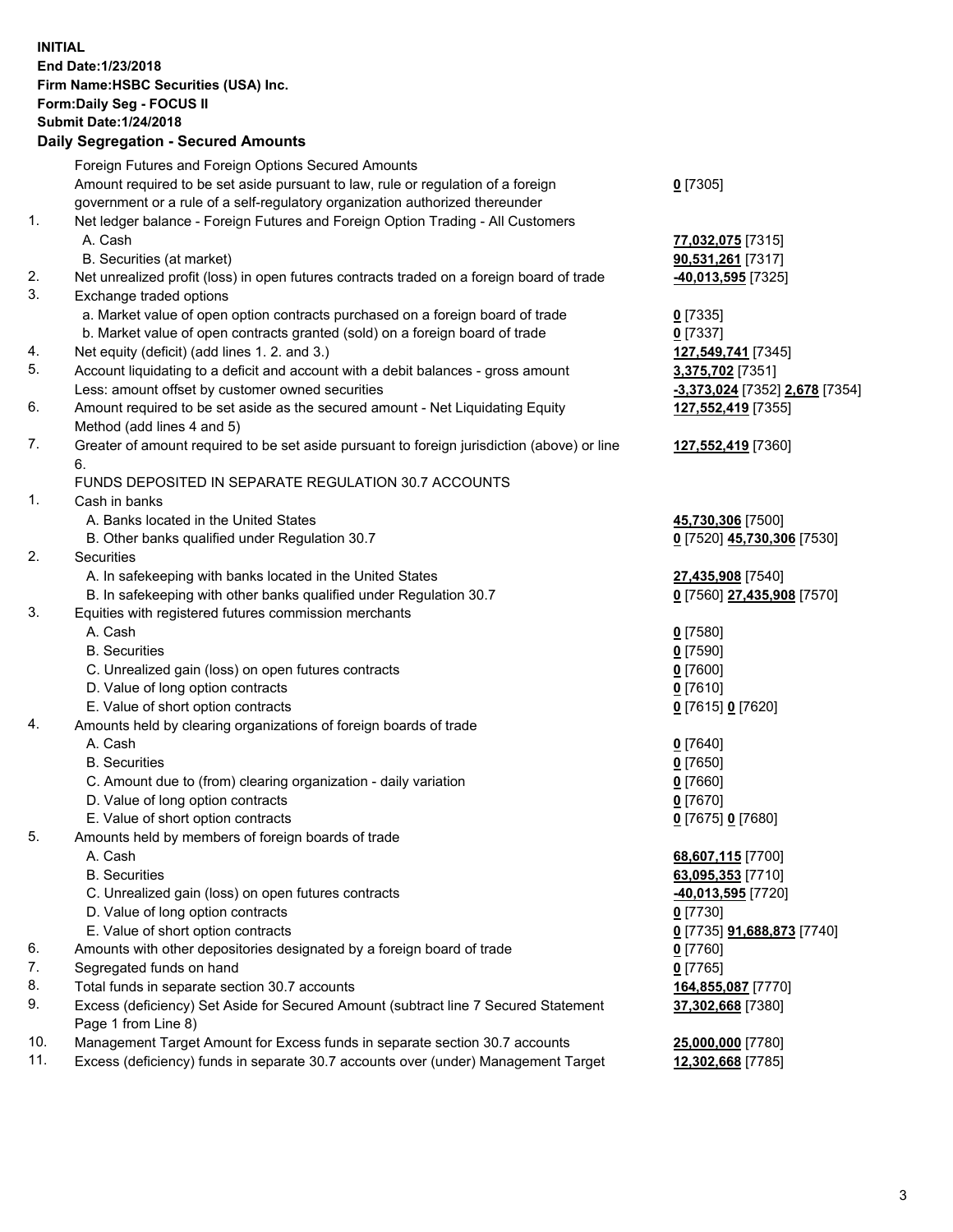**INITIAL End Date:1/23/2018 Firm Name:HSBC Securities (USA) Inc. Form:Daily Seg - FOCUS II Submit Date:1/24/2018 Daily Segregation - Segregation Statement** SEGREGATION REQUIREMENTS(Section 4d(2) of the CEAct) 1. Net ledger balance A. Cash **-366,155,661** [7010] B. Securities (at market) **914,562,956** [7020] 2. Net unrealized profit (loss) in open futures contracts traded on a contract market **719,019,225** [7030] 3. Exchange traded options A. Add market value of open option contracts purchased on a contract market **77,263,679** [7032] B. Deduct market value of open option contracts granted (sold) on a contract market **-16,542,444** [7033] 4. Net equity (deficit) (add lines 1, 2 and 3) **1,328,147,755** [7040] 5. Accounts liquidating to a deficit and accounts with debit balances - gross amount **2,834,015** [7045] Less: amount offset by customer securities **-2,792,305** [7047] **41,710** [7050] 6. Amount required to be segregated (add lines 4 and 5) **1,328,189,465** [7060] FUNDS IN SEGREGATED ACCOUNTS 7. Deposited in segregated funds bank accounts A. Cash **35,434,942** [7070] B. Securities representing investments of customers' funds (at market) **0** [7080] C. Securities held for particular customers or option customers in lieu of cash (at market) **169,395,495** [7090] 8. Margins on deposit with derivatives clearing organizations of contract markets A. Cash **418,700,238** [7100] B. Securities representing investments of customers' funds (at market) **0** [7110] C. Securities held for particular customers or option customers in lieu of cash (at market) **729,517,711** [7120] 9. Net settlement from (to) derivatives clearing organizations of contract markets **6,448,712** [7130] 10. Exchange traded options A. Value of open long option contracts **77,263,679** [7132] B. Value of open short option contracts **-16,542,444** [7133] 11. Net equities with other FCMs A. Net liquidating equity **2,093,346** [7140] B. Securities representing investments of customers' funds (at market) **0** [7160] C. Securities held for particular customers or option customers in lieu of cash (at market) **0** [7170] 12. Segregated funds on hand **15,649,750** [7150] 13. Total amount in segregation (add lines 7 through 12) **1,437,961,429** [7180] 14. Excess (deficiency) funds in segregation (subtract line 6 from line 13) **109,771,964** [7190] 15. Management Target Amount for Excess funds in segregation **98,000,000** [7194]

16. Excess (deficiency) funds in segregation over (under) Management Target Amount Excess

**11,771,964** [7198]